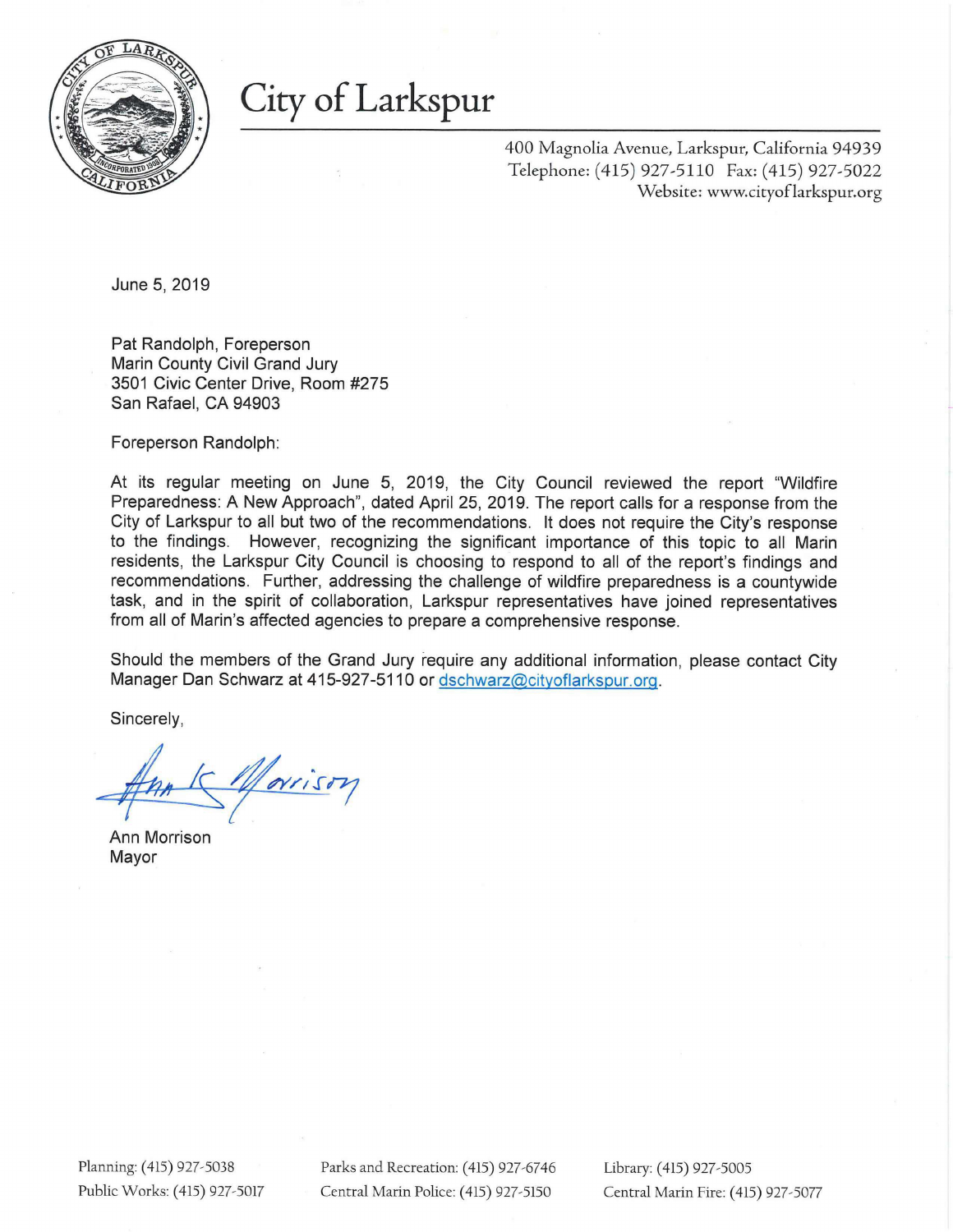# **CITY OF LARKSPUR — RESPONSE TO GRAND JURY FINDINGS**

All the agencies/jurisdictions required to respond to the "Wildfire Preparedness: A New Approach" collaborated to create this response to the findings and recommendations. See the attachments to this response which include agency/jurisdiction specific clarifications as needed to augment this document.

## **Existing vegetation management codes are both inconsistent and inconsistently enforced.**

#### Response: **Agree.**

Fire agency policies differ, as do inspection and enforcement procedures.

## **F2. There are not enough trained vegetation inspectors or fuel reduction crews.**

#### Response: **Agree.**

Although fire agencies are doing their best to reduce vegetation around existing homes, additional resources and dedicated staff are necessary to enhance existing efforts.

#### **F3. Current vegetation enforcement procedures are slow, difficult and expensive.**

#### Response: **Agree.**

Although each municipality has its own code enforcement procedures, a consistent countywide approach would allow for a more efficient and effective enforcement effort.

# **F4. Government agencies and safety authorities cannot currently manage vegetation on public lands.**

#### Response: **Partially Disagree.**

While municipal governments do not have authority beyond their own jurisdiction, a coordinated countywide effort could help bring focus and consistency, as well as potentially additional resources, to enhance existing efforts on public lands.

Government agencies and safety authorities can and do manage vegetation on public lands over which they have jurisdiction to the extent that resources and funding are available. Much more can be done, which is one of the many reasons the Marin cities, towns, fire agencies and County have formed a working group to explore the creation of a countywide wildfire prevention program to be funded by a parcel tax on the March 2020 ballot.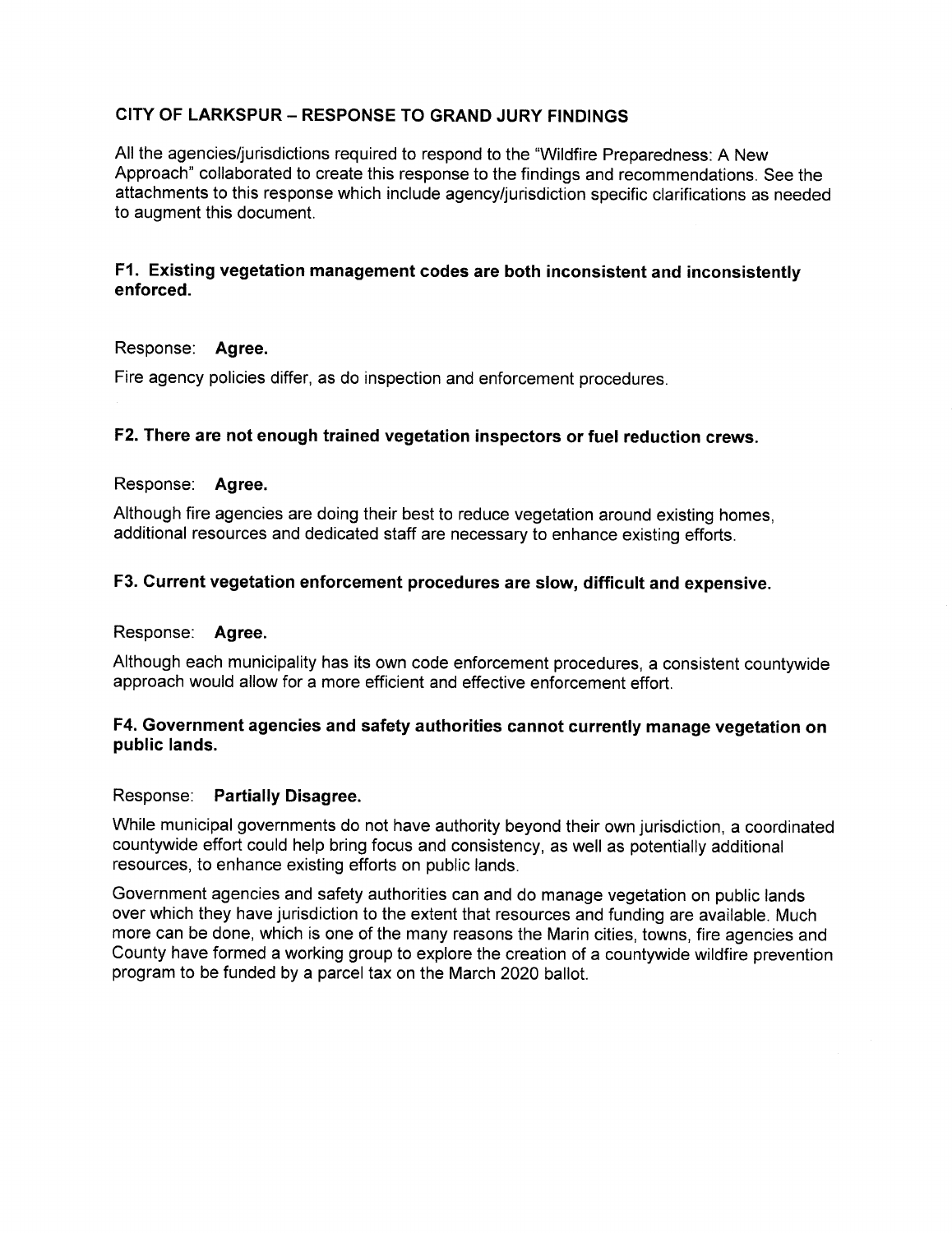#### **F5. All property owners are responsible for vegetation management on their property, yet they are not sufficiently educated about vegetation management and many do not have the physical and financial resources to create defensible space.**

## Response: **Agree.**

Although education has been provided through individual fire agencies and FIRESafe Marin, we agree that education efforts need to be understood by broader sections of the community. Grant programs should be considered for those that may not have the physical or financial means to complete necessary work.

#### **F6. Wildfire preparedness education is inconsistent and fails to reach most citizens, especially parents of young children.**

## Response: **Partially Disagree.**

Education is offered in a consistent fashion countywide by the fire agencies and FIRESafe Marin. The demographics of our hosted meetings/forums and exercises generally lack a younger demographic - especially parents of young children. Agencies need to create new forms of outreach to garner participation from this demographic.

#### **F7. The most effective method of education is person to person in neighborhoods.**

#### Response: **Agree.**

Defensible space home evaluations with a trained professional are the preferred and best method for educating residents.

## F8. Although Marin has 30 plus Firewise neighborhoods, the most in California, they only **cover a small percentage of population and land.**

#### Response: **Agree.**

We agree that Firewise Communities are a great mechanism for bringing communities and neighborhoods together. They provide an organized approach to reducing hazards and risks.

#### **F9. Sufficient public funds have not been provided to sustain comprehensive wildfire preparedness education.**

#### Response: **Agree.**

Generally, fire agencies are funded for response and mitigation of emergency incidents. Development into the Wildland Urban Interface and climate change, with attendant major fires in recent years, are requiring resources greater than those available by local municipalities and fire agencies.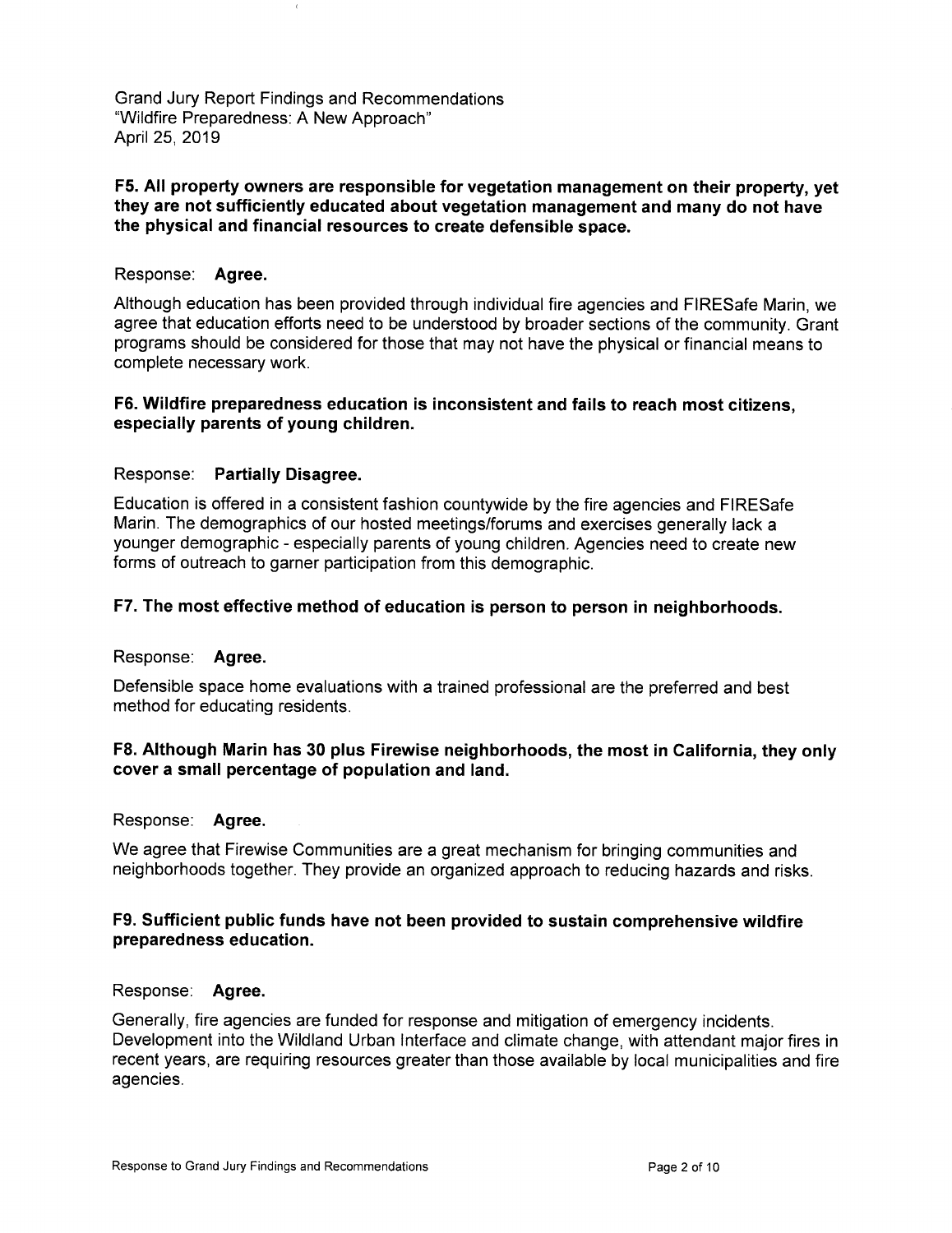# **F10. Educating the public requires a different set of skills than firefighters usually have.**

## Response: **Partially Disagree.**

Firefighters have experience that adds value to educating the public; however, they also have other, often more pressing responsibilities. Dedicated public education staff and defensible space home evaluators can spend more quality time on task than Firefighters.

## **F11. Any hesitation to use the WEA system can be deadly even if its alerts might reach people outside of its intended target zone.**

## Response: **Partially Disagree.**

All appropriate emergency alert systems should be used to the fullest capacity as soon as possible depending on the conditions and needs to maximize safety. The WEA system is not geographically specific and can bleed over to areas where evacuations are not necessary. This would result in adding unnecessary traffic to already congested roadways impeding evacuation egress of those most affected. We agree it is a useful tool, but it must be well-coordinated between the incident commander and Sheriff's Office of Emergency Services.

## F12. Alert Marin sends the most accurately targeted warnings to endangered **populations, but it reaches too few residents because it is not well publicized. Both Alert Marin and Nixle require opt-in registration, a serious design flaw.**

# Response: **Partially Disagree.**

Nixle and Alert Marin are two very different systems. Nixle, by design, is an "opt-in" solution providing general information to the public. Alert Marin is an emergency notification system. Nixle and Alert Marin information is publicized at almost every community event hosted by Fire Departments and Sheriff-OES, with information also available on social media and agency websites.

Listed and unlisted/blocked Marin County landline and VoIP (Voice over Internet protocol) phone numbers are already included in our emergency notification system (Alert Marin), unless the owner specifically requests to have their phone number opted-out. Cell phone numbers are not included in Nixie and do require registration in our Self-Registration Portal. We agree that more of our residents need to "opt-in" with their cell phone numbers. Additionally, we support changes in State law mandating that cellular information be accessible with an "opt-out" provision like landlines and VolP data. We are also pursuing newly available authority to cooperate with utility companies to obtain customer cell phone numbers for these purposes.

We will work with legislators to support bills like SB 46 (Hueso; 2019) which would allow local governments to enter into agreements to access resident cell phone contact information for enrolling county residents in a county-operated public emergency warning system.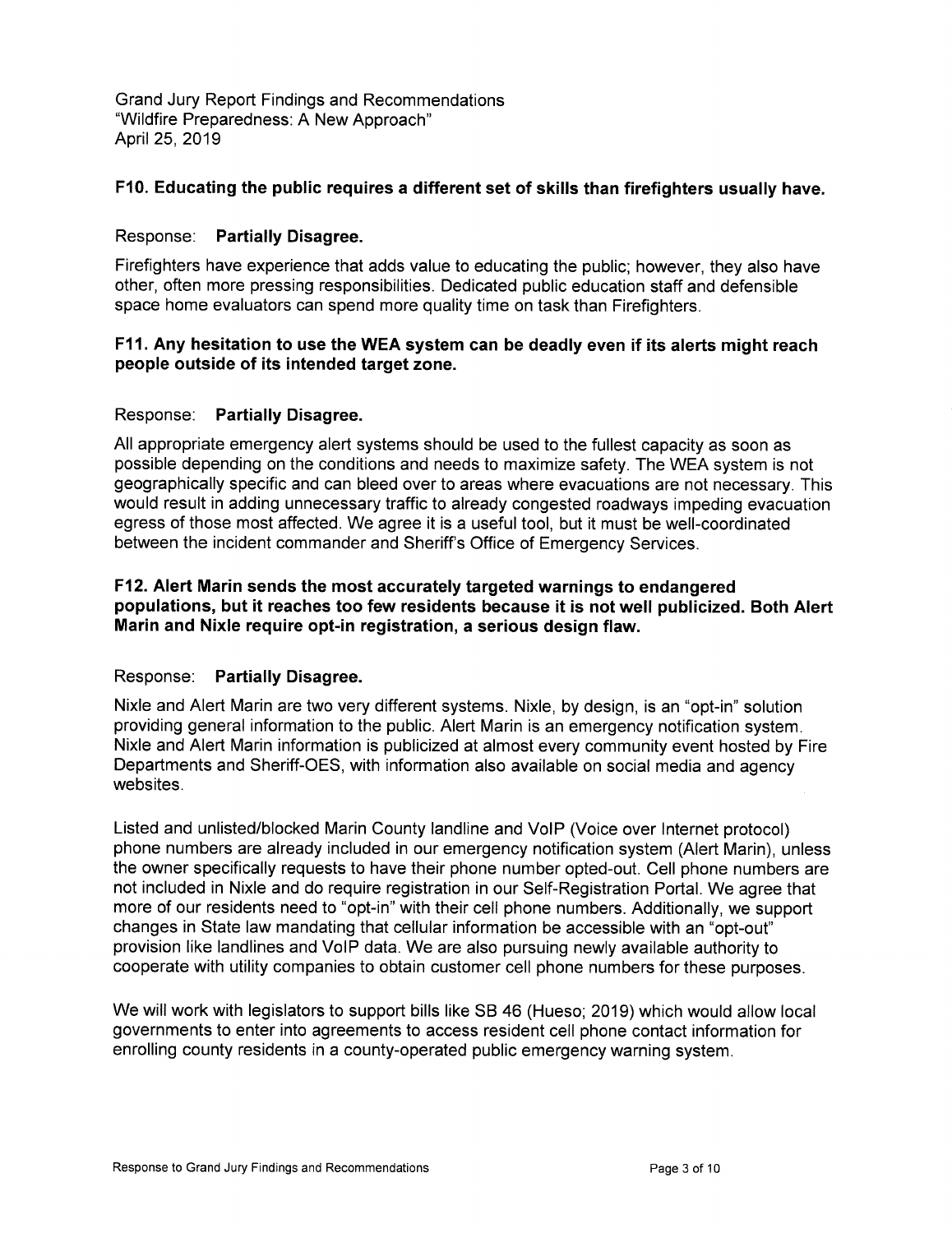## **F13. Sirens could be a useful and reliable warning system if their numbers and locations were increased to broaden their reach and if they were enhanced with a customized message through LRAD.**

## Response: **Partially Disagree.**

Long Range Acoustical Device (LRAD) is the name brand of one type of acoustical notification system. This system may have limited reach and limited ability to be heard inside a building. Local testing has provided mixed results based on topography and other outdoor existing noise. This type of system will not be effective in some areas of the County.

## **F14. In the WUI and in many town centers, infrastructure and roads are inadequate for mass evacuations.**

Response: **Agree.** 

(Individual agencies may want to add specific comments here.)

## **F15. Evacuation routes are dangerously overgrown with vegetation and many evacuation routes are too narrow to allow safe passage in an emergency.**

#### Response: **Agree.**

Marin County has many narrow roads with limited access and overgrown vegetation, often in sloped and difficult terrain. Much of the vegetation encroachment into the road right of way is the responsibility of homeowners. Public works agencies regularly work with fire agencies identifying and working in the most critical areas.

## **F16. Emergency planners often do not publicize evacuation routes due to their mistrust of the public.**

#### Response: **Disagree.**

In 2009 the Marin County Fire Agencies developed mutual threat zone maps, pre-identifying primary and secondary evacuation routes as well as evacuation zones. This information is available for first responders to access in conventional paper maps or online. It has also been made available to mutual aid responders outside of Marin County. Fire agencies are in the process of making these maps publicly available.

We do caution residents to take personal responsibility and identify and regularly travel different routes away from their home. Wildland fires can be very dynamic and depending on wind and topography can change direction with little to no warning. A pre-identified evacuation route may not be the safest route for residents to take deepening upon the specific type and location of the incident.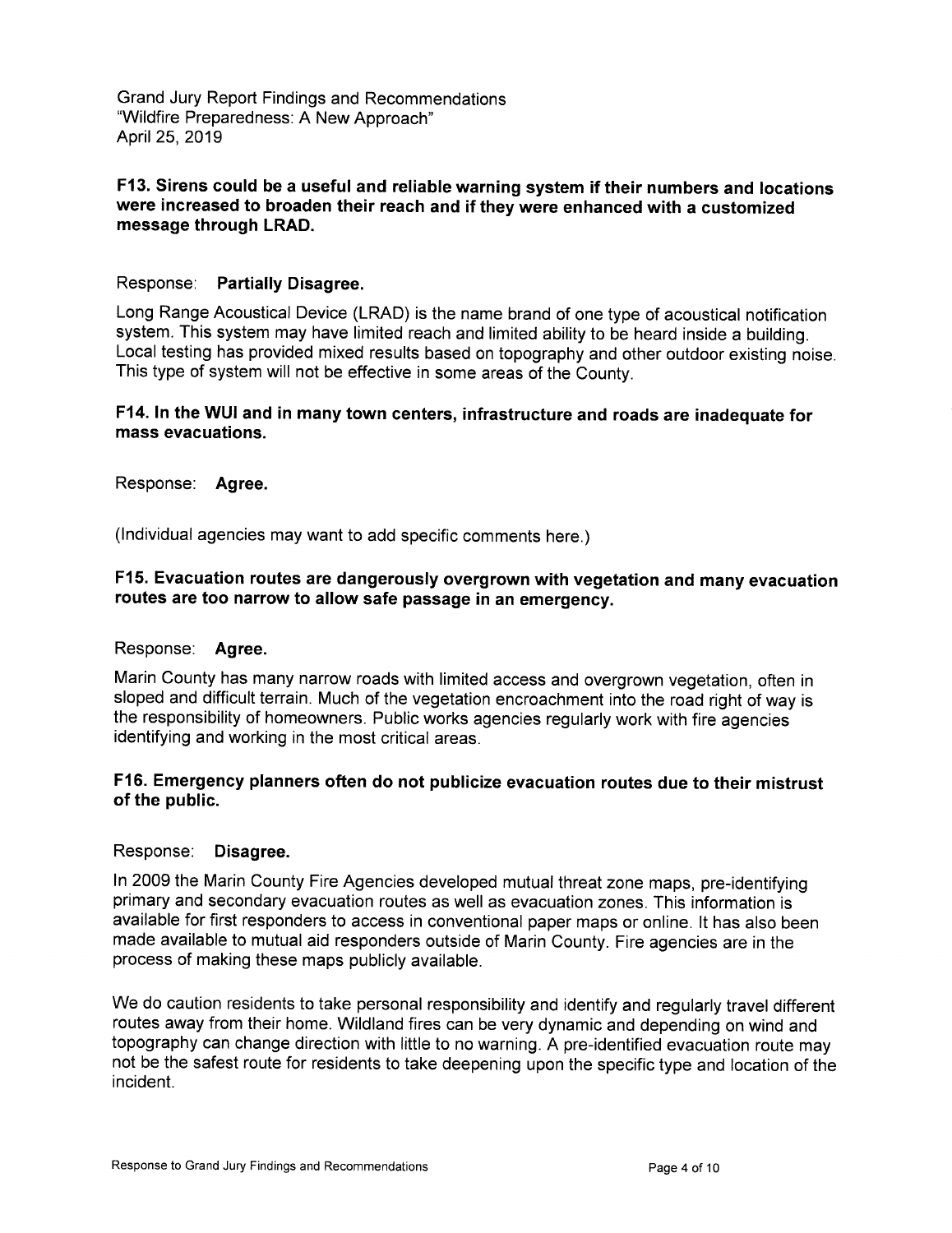#### **F17. Town councils, planners, and public works officials have not addressed traffic choke points, and, in some instances, they have created obstacles to traffic flow by the installation of concrete medians, bump outs, curbs, speed bumps, and lane reductions.**

## Response: **Partially Disagree.**

Although we agree that more needs to be done, we do not agree that public officials have not attempted to address these issues to date. Additionally, while we agree that traffic flow in an evacuation warrants renewed attention in our circulation planning, many of the elements labeled as "obstacles to traffic flow" by the Grand Jury are intended to increase public safety on a daily basis under regular conditions. Each agency must weigh these daily safety concerns against the use of roads during an evacuation.

## **F18. No studies have been performed to determine how long it would take to evacuate entire communities via existing evacuation corridors.**

## Response: **Agree.**

The fire chiefs are exploring opportunities with technology companies and higher educational institutions studying this type of work. Large scale evacuation planning needs further study and development within Marin.

#### **F19. The implementation of traffic-light sequencing and coordination to allow mass egress, and the conversion of two-way roads into one-way evacuation routes to ease traffic congestion, are dangerously delayed and years away from being implemented.**

#### Response: **Agree.**

Large scale evacuation planning needs to identify which corridors would benefit greatest from contra-flow traffic-light sequencing. Coordination with public works agencies and identification of funding sources would be needed to make this a reality.

## **F20. Public transit is a neglected asset of emergency response preparedness: all operators except one transit agency are left out of the command structure and none is integrated into the emergency radio communication system MERA.**

#### Response: **Partially disagree.**

Use of the term "neglected' suggests an active decision to exclude transit from emergency response preparedness. The current arrangements reflect an assessment by transit officials of their ability to respond to disasters. Many of these protocols reflect planning for a broad spectrum of disasters that might occur, and it would be appropriate to revisit these protocols for the "new normal" concerning wildfire preparedness and response to an event concentrated in Marin County.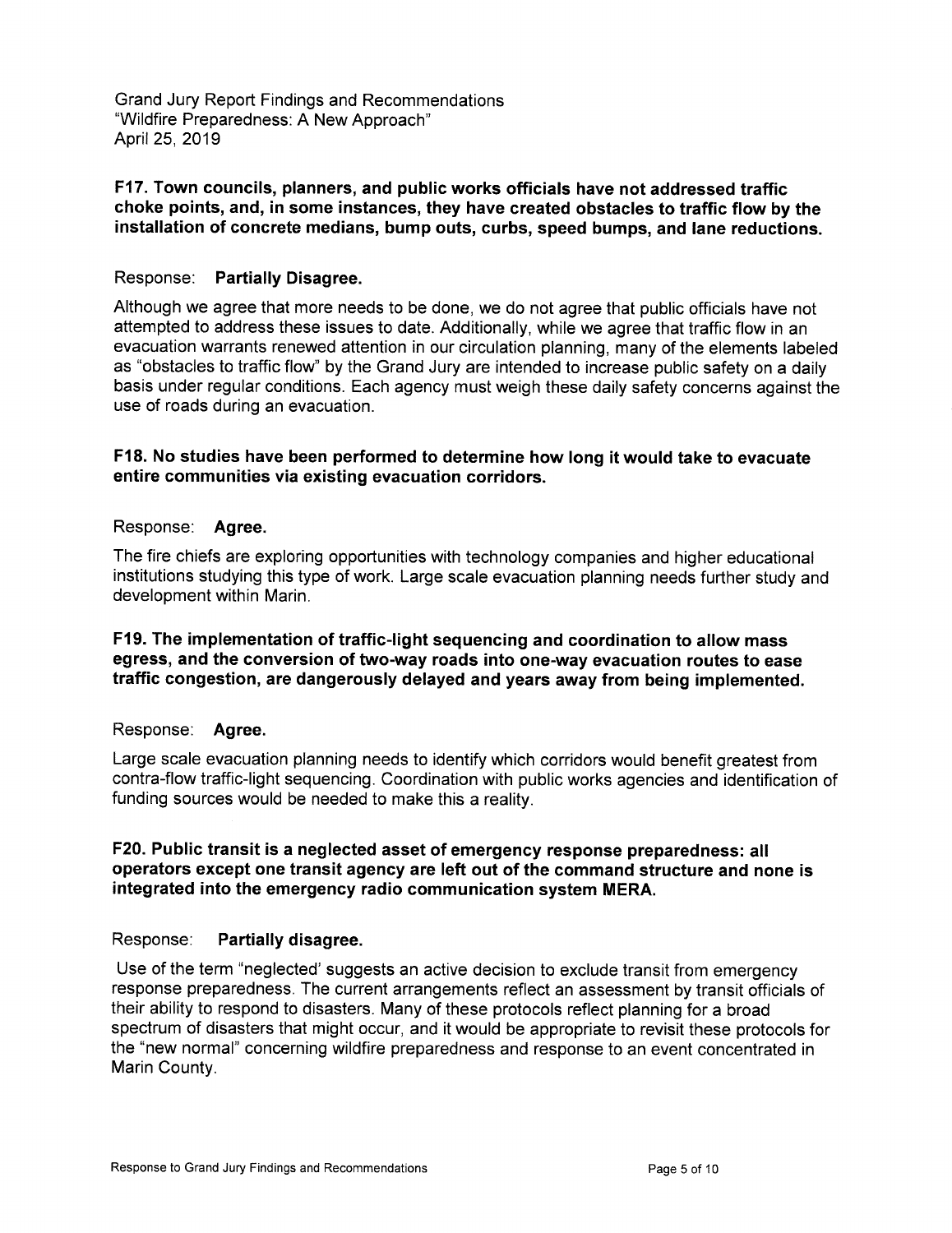#### F21. A bureaucratic culture of complacency and inertia exists in Marin. Government often **fails to act quickly to repair known gaps in emergency preparedness, to think flexibly, and to prioritize safety in its planning and policies.**

## Response: **Disagree.**

We agree that more needs to be done to address this critical public safety issue in the face of what now is commonly referred to as the "new-normal." Accelerating climate change has led to larger, costlier, and more frequent wildfires in the state than ever before, burning almost yearround. Because of this, all fire agencies, the County, cities and towns are working together to explore the creation a countywide wildfire prevention program.

## **F22. No countywide comprehensive, coordinated policies have been made and no funds have been allocated to prepare for wildfires.**

## Response: **Disagree.**

There are several coordinated documents, policies or procedures within Marin County including: Mutual Threat Zone Plan, Community Wildfire Protection Plan, and the 2017 North Bay "Lessons Learned" report. All of Marin's agencies are evaluating their budgets and making difficult decisions to make more money available for wildfire preparedness. It is our belief that a stream of revenue dedicated to this purpose is the best route to addressing the resource needs identified in these documents.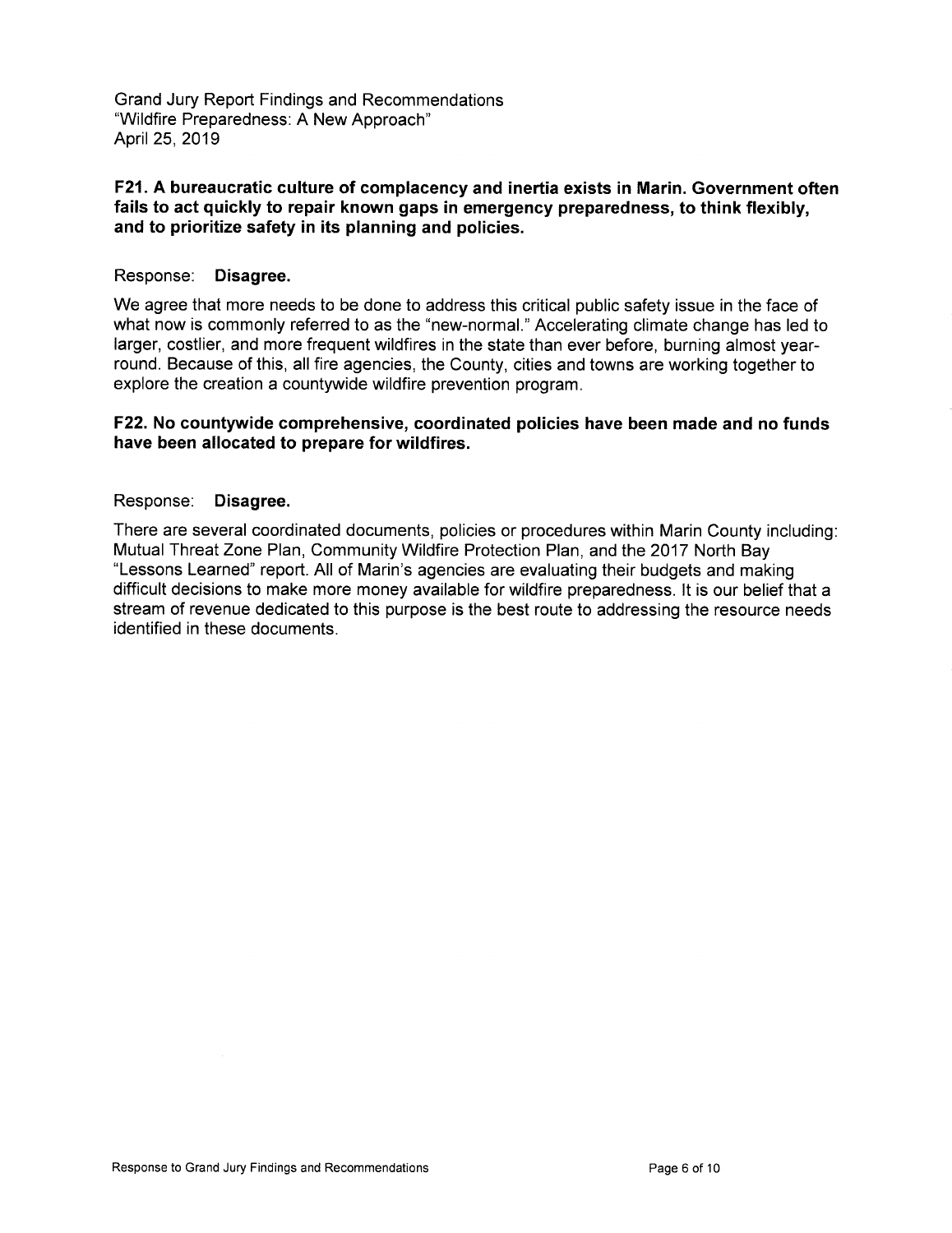## **CITY OF LARKSPUR — RESPONSE TO GRAND JURY RECOMMENDATIONS**

The Marin County Civil Grand Jury recommends the following:

#### **R1. Create a comprehensive, countywide vegetation management plan that includes vegetation along evacuation routes, a campaign to mobilize public participation, and lowincome subsidies.**

## **This recommendation requires further analysis.**

The Marin cities, towns, fire agencies and the County are addressing this recommendation with a working group to explore the creation of a countywide wildfire prevention program governed by a countywide joints power authority. We agree that more needs to be done to address this critical public safety issue in the face of what now is commonly referred to as the "new-normal." Accelerating climate change has led to larger, costlier, and more frequent wildfires in the state than ever before, burning almost year-round. Because of this, all fire agencies, the County, and its cities and towns are working together to explore the creation a countywide wildfire prevention program.

The program scope for an ongoing, locally-controlled, countywide wildfire prevention program would include the following:

- Fire fuel reduction and vegetation management
- Defensible-space home evaluations and education
- Evacuation planning and neighborhood preparedness
- Alert and warning enhancements
- Pursuit of grant funds for countywide efforts, as well as grant funding for to assist seniors, financially disadvantaged and those with access and functional needs with preparedness measures.

This program would require new ongoing funding. We are currently exploring a potential countywide parcel tax measure in March 2020.

## **R2. Hire at least 30 new civilian vegetation inspectors and at least eight fire/fuels crews focused on fuel reduction in the high risk areas of the county, including federal, state and local public lands.**

#### **This recommendation requires further analysis.**

As stated in our response to Recommendation No. 1, a countywide wildfire prevention initiative would include expanded defensible-space home inspections and education. A working group of fire chiefs and city/town managers are exploring options to ensure the most appropriate and cost-effective solutions are considered to improve defensible space countywide. This enhanced program would require new, ongoing resources. The staffing of this effort would be subject to policy decisions of a countywide JPA and/or the governing board of responsible fire agencies.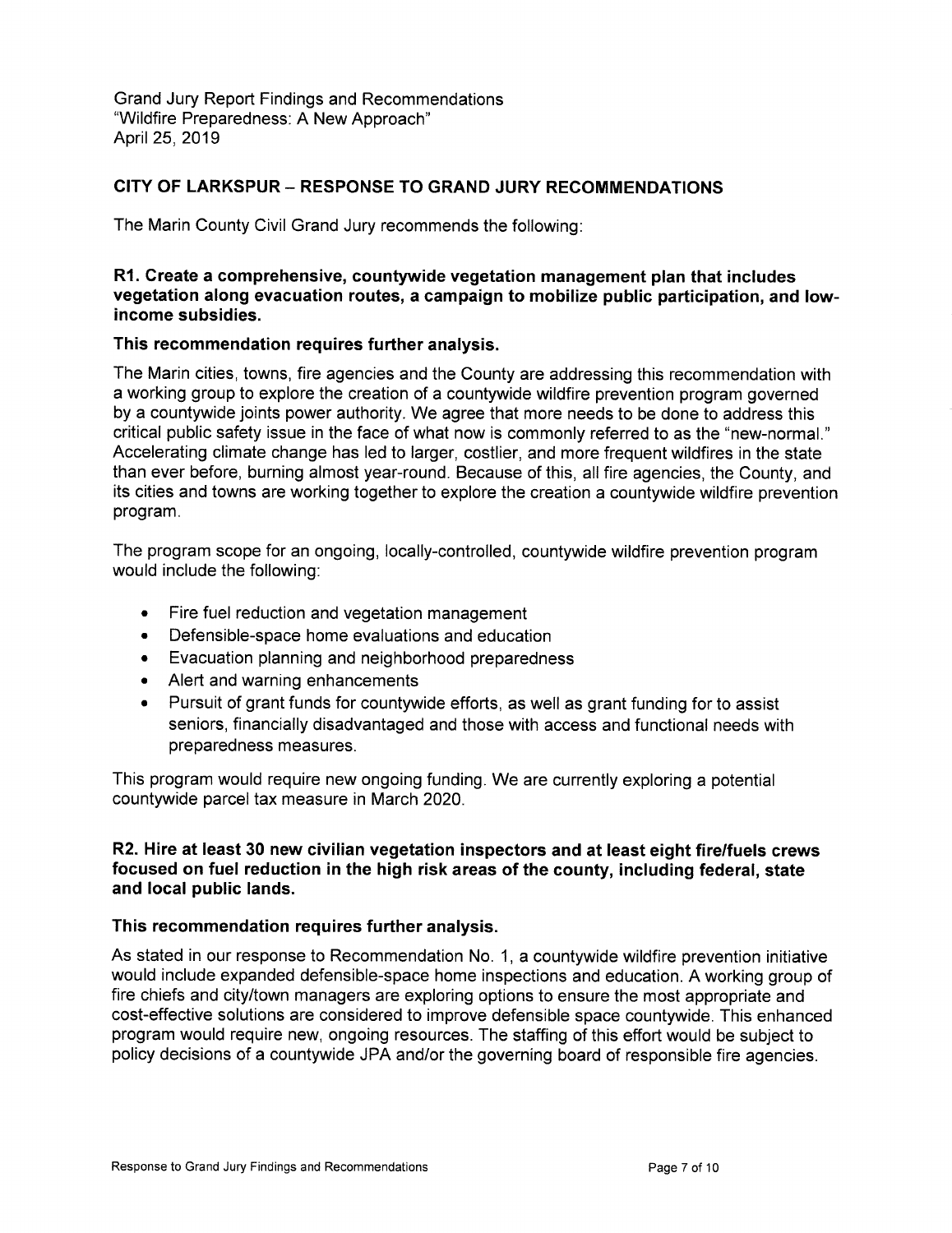# **R3. Develop and implement a fast, streamlined procedure to enforce vegetation citations.**

## **This recommendation requires further analysis.**

Fire prevention officers throughout the county are working on a countywide, streamlined approach updating codes and processes. It is the intention of the group to implement some items as part of regular code adoption cycle this fall. Larger scale collaboration and a more streamlined approach will be addressed as part of the countywide wildfire prevention program. At the countywide level, our intention is to educate homeowners for cooperative compliance. Addressing non-compliance would be a matter for each jurisdiction to address.

## **R4. Adopt and deliver a comprehensive education program focused on action for all**  residents of Marin on a regular schedule by a team of expert trainers.

## **This recommendation requires further analysis.**

A countywide wildfire prevention program would include a comprehensive education program for all residents. Although agencies have made efforts to educate the public, without additional resources to enhance existing efforts, we believe these efforts will continue to be insufficient and not consistent throughout the County.

## **R5. Promote the creation of Firewise Communities in every neighborhood by all local jurisdictions.**

#### **This recommendation has already been implemented.**

As the Grand Jury report points out, Marin currently has over 30 Firewise neighborhoods. With the creation of a countywide wildfire prevention program, our current efforts can be substantially enhanced and expanded throughout the County.

## **R6. Employ individuals with skills in public speaking, teaching, curriculum design, graphics, web design, advertising, community organization, community relations, and diplomacy to educate the public.**

#### **This recommendation has already been implemented**

We currently have very articulate fire professionals and FIRESafe Marin educating the public. However, we recognize more needs to be done and this work may not need to be done by our firefighters, who often have competing response priorities.

# **R7. Collect Marin residents' information and add it to Alert Marin and Nixle databases to make them opt-out systems.**

# **This recommendation requires further analysis.**

This recommendation would require changes in State law. We will work with legislators to support bills like SB 46 (Hueso; 2019), which would allow local governments to enter into agreements to access resident cell phone contact information for enrolling county residents in a county-operated public emergency warning system.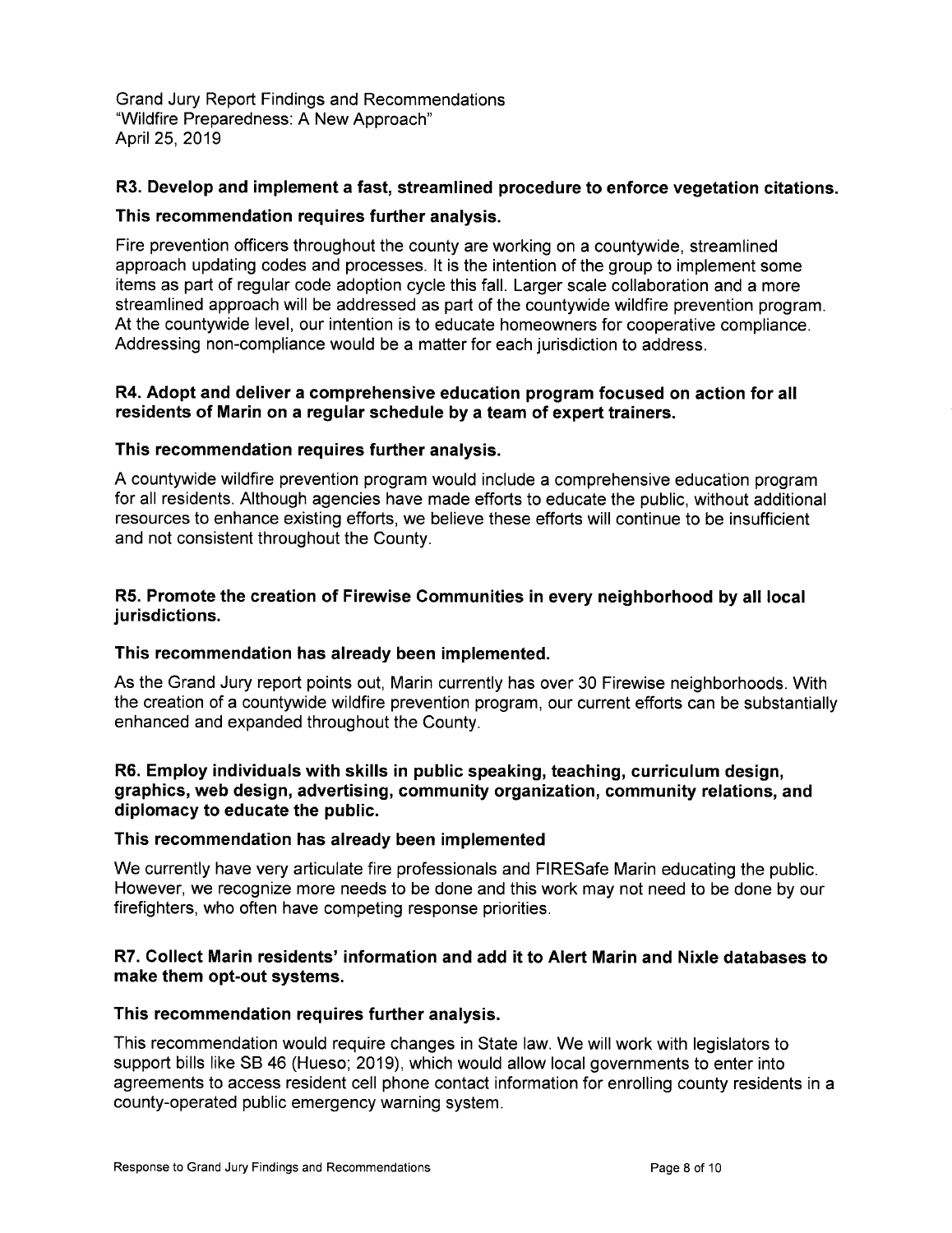We are also pursuing newly available authority to cooperate with utility companies to obtain customer data for these purposes, but state legislation would be needed to obtain cell phone contact information.

## **R8. Expand the use of sirens with LRADs.**

## **This recommendation requires further analysis.**

Sirens and LRAD's have limited reach and ability to be heard inside a building. Local testing has provided mixed results based on topography and other competing outdoor existing noise. This type of system does have valuable application in some areas within the County. For those communities for which these logistical challenges can be overcome, there is considerable appeal for technology such as LRAD's, which carry a more specific message than sirens. To be effective, sirens require communitywide understanding of their meaning and what is expected of residents when they are sounded.

## **R9. Research, develop, and publish plans for the mass movement of populations along designated evacuation routes.**

#### **This recommendation requires further analysis.**

Large scale evacuation planning needs to identify which corridors would benefit the most from contra-flow and traffic-light sequencing. The use of experts in this field should be engaged. Coordination with public works agencies and additional funding from a countywide wildfire prevention initiative will be a critical component to our success.

## **R10. Give the highest priority to mitigating known choke points and to maximizing the capacity of existing evacuation routes.**

#### **This recommendation requires further analysis.**

Large scale evacuation planning needs to identify "choke points". The use of traffic analysis experts in this field should be engaged. Coordination with public works agencies and additional funding from a countywide wildfire prevention initiative will be a critical component to our success.

## **R11. Incorporate and prioritize plans for mass evacuations in all pending and future traffic/road projects along major escape routes.**

# **This recommendation requires further analysis.**

Consideration of mass evacuations is an important element for agencies to add to their assessment of road-related capital projects. However, prioritizing evacuation plans above all other considerations may lead to design decisions that impair other important considerations, such as safe use of roads on a daily basis. A balanced lifestyle of each project is required.

# **R12. Educate, prepare, and drill for evacuations in all communities.**